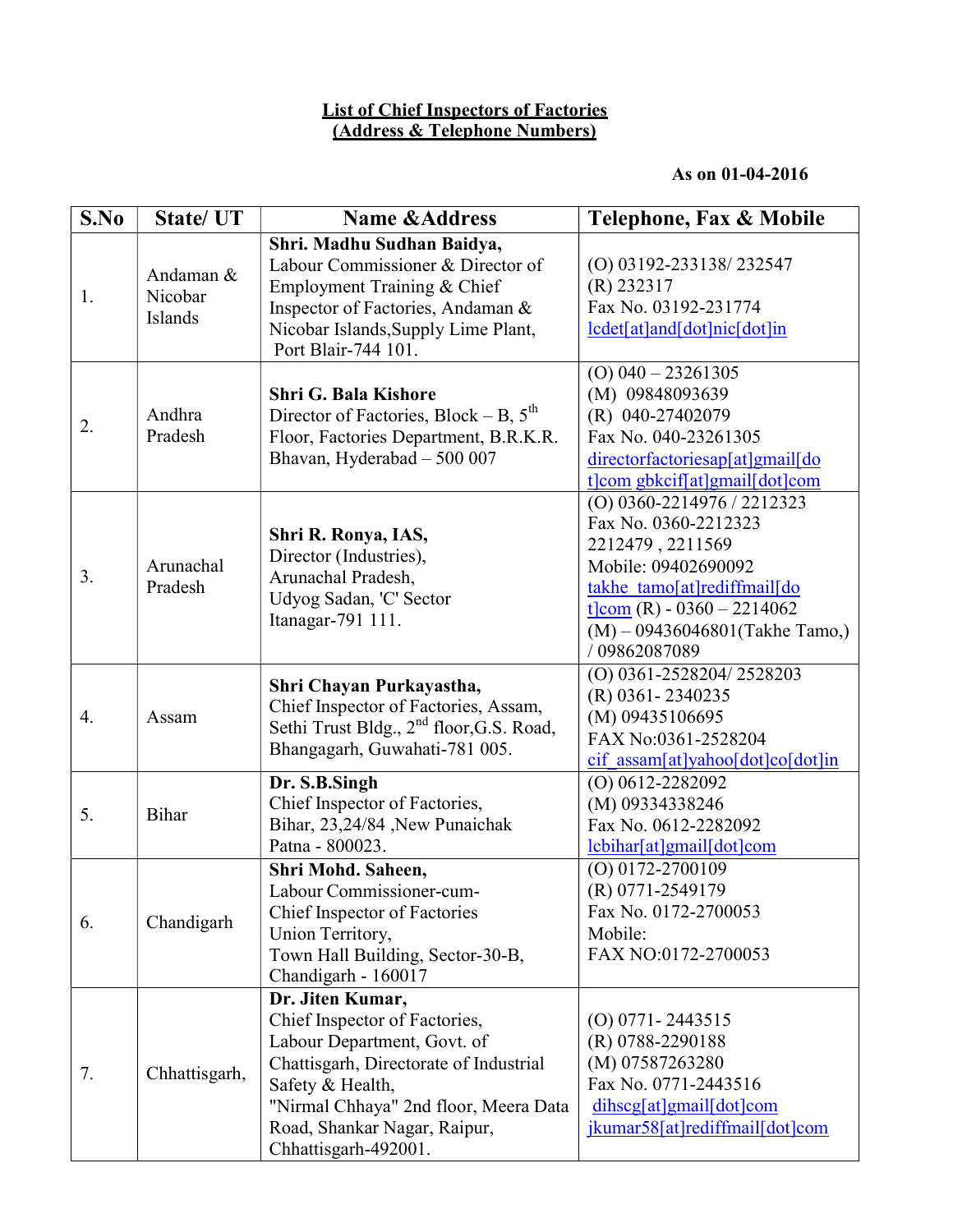| 8.  | Daman & Diu<br>and Dadra &<br>Nagar Haveli | Shri Kiran Bhatia,<br>Chief Inspector of Factories &<br>Boilers, Daman & Diu and Dadra &<br>Nagar Haveli, Daman-396 210.                                                                                                                  | $(O)$ 0260-2254091(R) 2254816<br>Fax No. 0260-2250328<br>0260-2254091<br>kiran daman[at]msn[dot]com                                                                                                      |
|-----|--------------------------------------------|-------------------------------------------------------------------------------------------------------------------------------------------------------------------------------------------------------------------------------------------|----------------------------------------------------------------------------------------------------------------------------------------------------------------------------------------------------------|
| 9.  | Delhi                                      | Shri R. N. Dahiya,<br>Chief Inspector of Factories,<br>Labour Department,<br>Govt. of NCT Delhi, D-Block, IInd<br>Floor, 5, Shyam Nath Marg,<br>Delhi - 110 054.                                                                          | (O) 011-23973756, 23973965<br>$(R)$ 27348195<br>Fax No. 011-23962823<br>Mobile: 09990092712<br>ciflab[dot]delhi[at]nic[dot]in                                                                            |
| 10. | Goa                                        | <b>Shri Vivek P. Marathe</b><br>Chief Inspector of Factories &<br>Boilers, Govt. of Goa<br>Inspectorate of Factories & Boilers<br>Altinho Panaji Goa 403001                                                                               | $(D)$ 0832-2227670<br>$(O)$ 2226181<br>(R) 0832-2285620<br>(M) 09422440008<br>FAX NO: 0832-2226510<br><u>ci-ifb[dot]goa[at]nic[dot]in</u>                                                                |
| 11. | Gujarat                                    | Shri D.C. Chaudhari,<br>Director, Industrial Safety & Health,<br>Gujarat,<br>$3^{\text{rd}}$ 5 <sup>th</sup> Floor, Shram Bhavan,<br>Near Gun House,<br>Rustam Cama Marg, Khanpur,<br>Ahmedabad-380001.                                   | (O)079-25502349, 25502346,<br>25502364, 25502356<br>(R) 079-26300170<br>Fax No. 079-25502357,<br>079-25502357<br>Mobile: 09978406128<br>cif-ahd[at]gujrat[dot]gov[dot]in                                 |
| 12. | Haryana                                    | Shri. Anand Mohan Sharan, IAS<br>Labour Commissioner &<br>Chief Inspector of Factories,<br>Haryana, 30 Bays Bldg., Sector 17-B, I<br>Floor, Chandigarh-160017                                                                             | (O) 0172-2701266 / 2701373<br>(R) 0172-2793344<br>(M) 09915833822<br>FAX NO:0172-2701266<br>harayanacif[at]gmail[dot]com                                                                                 |
| 13. | Himachal<br>Pradesh                        | Mrs. Nandita Gupta,<br>Director of Employment-cum-CIF<br>Himachal Pradesh,<br>New Himrus Bldg., Cart Road,<br>Shimla-171001.                                                                                                              | (O) 0177-2625085 / 2624157<br>$(R)$ 2670563<br>Fax No. 0177-2625085<br>Mobile: 09418490586<br>nsc[dot]apchapter[at]gmail[dot]com                                                                         |
| 14. | Jammu &<br>Kashmir                         | Shri Abdul Hamid,<br>Lab. Comm. & Chief Inspector of<br>Factories, Jammu & Kashmir,<br>Labour Sarai, Batmaloo,<br>Srinagar-190001. (May to October)<br>FAX NO:0191-2547526<br>Rehari Labour Sarai,<br>Jammu – 180001. (November to April) | (Srinagar)<br>$(O)$ 0194-2472524 / 2476005<br>0194-247252<br>(Jammu) (O) 0191-2547526<br>(R) 0191-2477793<br>Fax No. 0191-2547526<br>Mobile: 09419027868<br>(O) 0194-2472524 / 2476005<br>2470914<br>(R) |
| 15. | Jharkhand                                  | <b>Shri Arun Kumar Mishra</b><br>Chief Inspector of Factories, Jharkhand,<br>P.O.-Doranda,<br>Distt-Ranchi - 834002.                                                                                                                      | $(O)$ 0651-2480454<br>Fax No. 0651-2480454,<br>Mobile: 9431704987<br>$\frac{\text{cif.}}{\text{phf}}$ [at]gmail[dot]com<br>mishraak27[at]gmail[dot]com                                                   |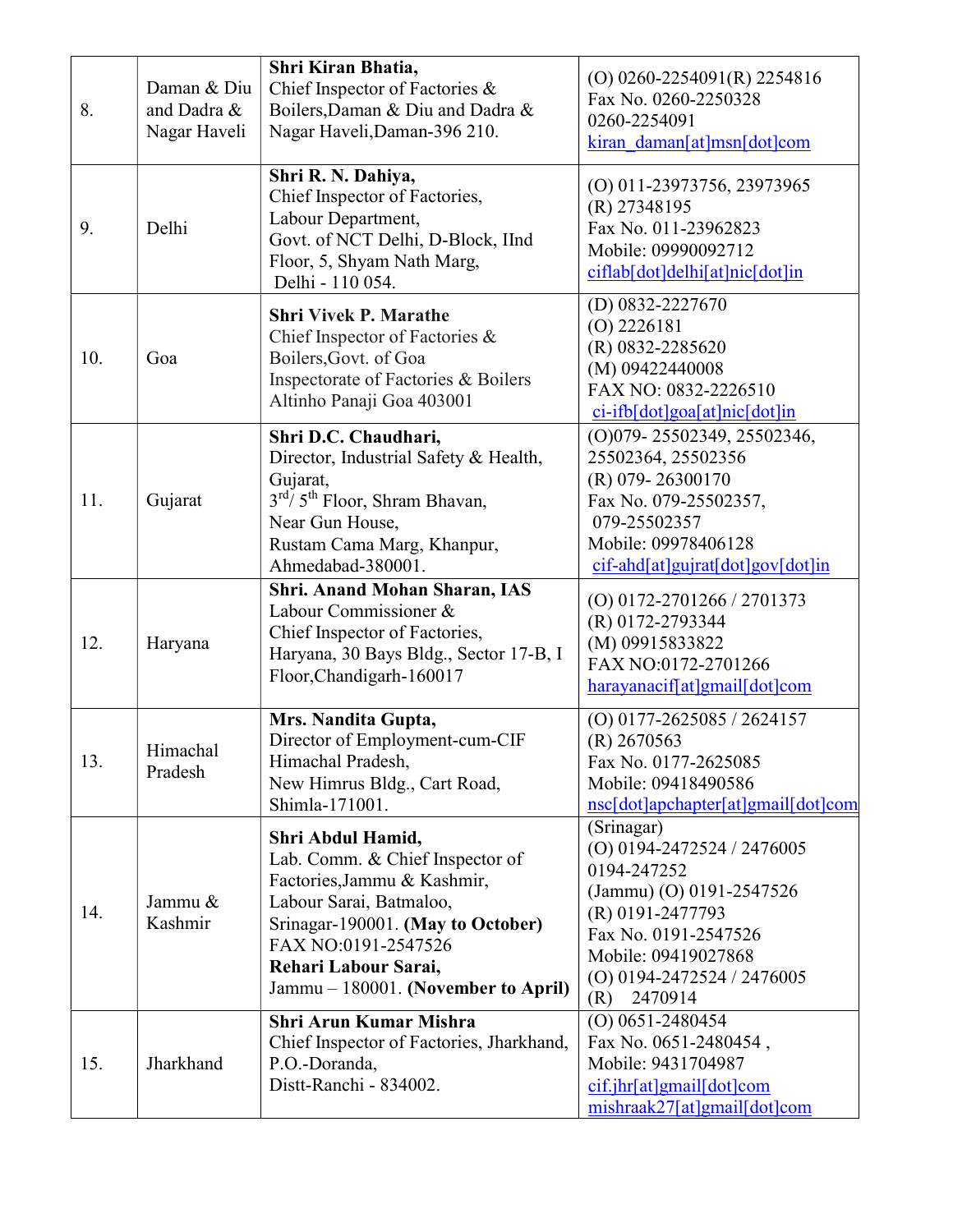| 16. | Karnataka         | Shri. T. G. Manjunatha<br>I/ c Director of Factories & Boilers,<br>Karnataka,<br>Karmika Bhavan, Bannerghatta Road,<br>Bangalore-560 029.                                                                  | (O) 080-26531208; 26531201<br>(R) 080-23596808<br>(M) 09448100590<br>FAX NO:080-26531202<br>manjunathatg[at]yahoo[dot]com<br>vijayendraafb[at]gmail[dot]com                                       |
|-----|-------------------|------------------------------------------------------------------------------------------------------------------------------------------------------------------------------------------------------------|---------------------------------------------------------------------------------------------------------------------------------------------------------------------------------------------------|
| 17. | Kerala            | <b>Shri P. Pramod</b><br>Director of Factories & Boilers,<br>Directorate of Factories & Boilers,<br>Suraksha Bhavan,<br>Kumarapuram, Medical College PO-<br>Thiruvananthapuram-695 011, Kerala.            | $(D)$ 0471-<br>$(O)$ 2441597 / 2440974<br>(R) 0471-2570417<br>Fax No. 0471-2441741<br>Mobile: 09947697959<br>director[at]fabkerala[dot]gov[dot]in                                                 |
| 18. | Lakshadweep       | <b>Shri Omkar Gopal Marathe,</b><br>Director, Employment & Training,<br>Union Territory of Lakshadweep,<br>Kavaratti - 682555                                                                              | $(O)$ 04896-262324<br>$(R)$ 262504<br>Fax No. 04896-262140                                                                                                                                        |
| 19. | Maharashtra       | Shri J M Motghare, Director,<br>Industrial Safety & Health,<br>Maharashtra, "Kamgar Bhavan", 5 <sup>th</sup><br>Floor, Block E,C-20-Opp. RBI, Bandra<br>Kurla Complex, Bandra (East),<br>Mumbai - 400 051. | $(O)$ 022-26572509/22<br>$(R)$ 28850039<br>(M) 9860466744/ 9969499538<br>CIF Boilers: 23521388/15386<br>Fax No: 022-26572474<br>dishmum[at]bom[dot]nic[dot]in<br>dishmaharashtra[at]gmail[dot]com |
| 20. | Madhya<br>Pradesh | Shri Vallabh Kadia<br>Director, Industrial Health & Safety,<br>Madhya Pradesh,<br>New Moti Bunglow, M.G. Road,<br>Indore-452 001.                                                                          | (O)0731-2533482/2544264<br>$(R)$ 2432400<br>(M) 09826220518<br>FAX NO:0731-2544264<br>dihsindore[at]gmail[dot]com<br>vallabhkadia[at]gmail[dot]com                                                |
| 21  | Manipur           | Shri Dhiraj Yumnam,<br>Director of Commerce & Industries-<br>cum-Chief Inspector of Factories &<br>Boilers, Manipur, Lamphepat,<br>Imphal-795 004.                                                         | $(O)$ 03852-2310220<br>$(R)$ 440863<br>Fax No. 03852-310550                                                                                                                                       |
| 22. | Meghalaya         | Smt Shella N. Marak, IAS,<br>Chief Inspector of Boilers &<br>Factories, Meghalaya,<br>Room No.122, MATI Building<br>Annexe, Additional Sectt.,<br>Shillong-793 001.                                        | $(O)$ 0364-2222990<br>$(R)$ 2521311<br>Fax No.<br>Mobile: 09402507111                                                                                                                             |
| 23. | Mizoram           | Shri P. C. Lallawmsanga,<br>Principal Secretary,<br>Labour, Employment & Industrial<br>Training, New Secretariat,<br>Aizawl-796 001.                                                                       | $(O)$ 0389-2322558<br>$(R)$ 0399-2340942<br>FAX NO:0399-2318305<br>Mobile: 9840356044                                                                                                             |
| 24. | Nagaland          | Shri L.Nungshiyanger Aier,<br>Joint Labour Commissioner (HoD)<br>& Chief Inspector of Factories &<br>Boilers, Nagaland,<br>Kohima-797 001.                                                                 | $(O)$ 0370-2229811<br>Fax No. 0370-2243215, 0370-<br>2243211                                                                                                                                      |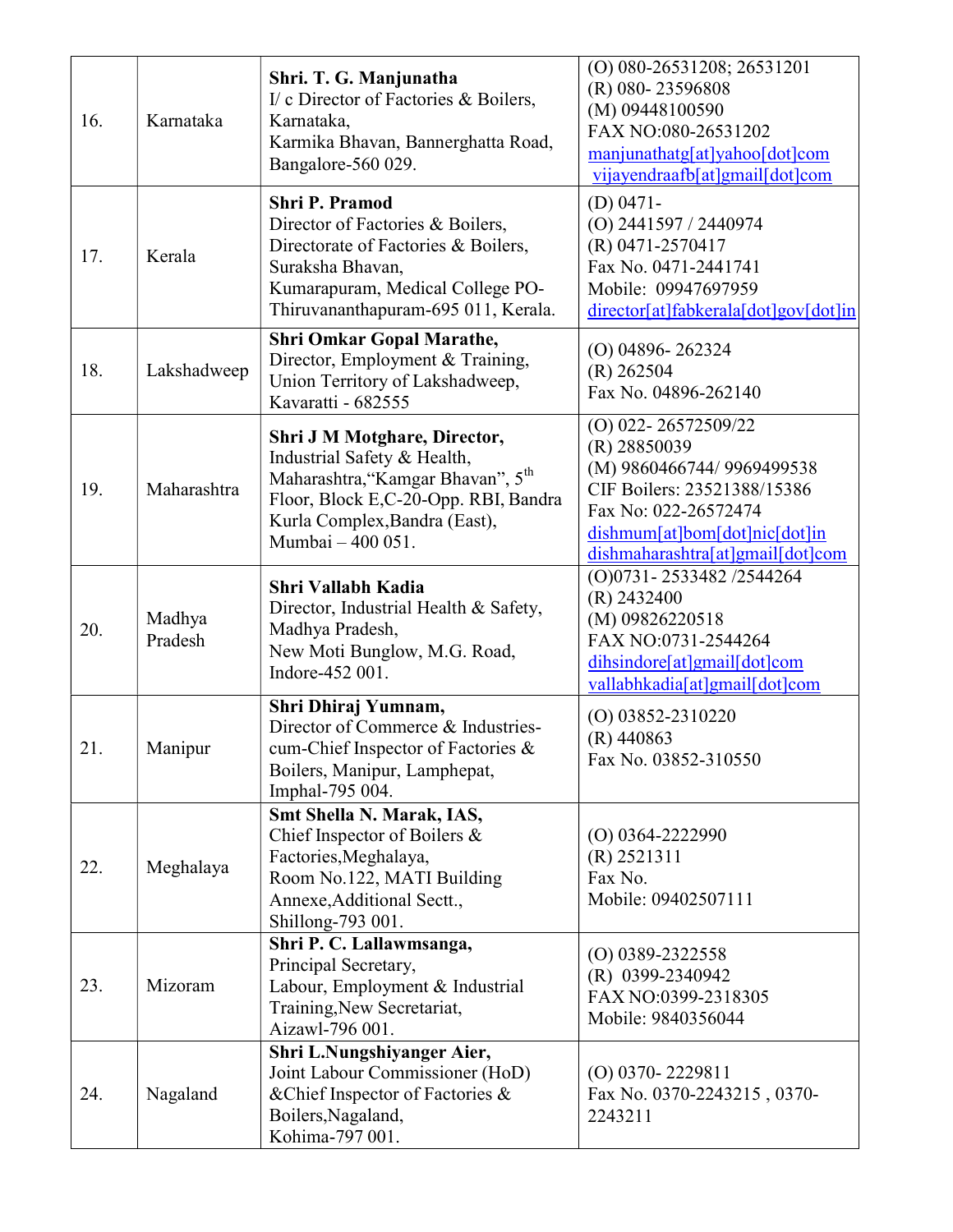| 25. | Odisha     | <b>Shri Purna Chanda Das</b><br>Director of Factories & Boilers,<br>Odisha, Kharvel Nagar,<br>Bhubaneswar-751 001.                                                                                         | (O) 0674-2396070 (R) 2548811<br>Fax No. 0674-2396130<br>Mobile:: 09937067770 (O)<br>09437062883 (P)<br>factblrs.orissa[at]yahoo[dot]com                                           |
|-----|------------|------------------------------------------------------------------------------------------------------------------------------------------------------------------------------------------------------------|-----------------------------------------------------------------------------------------------------------------------------------------------------------------------------------|
| 26. | Puducherry | Shri Srinivas,<br>Labour Commissioner &<br>Chief Inspector of Factories & Boilers,<br>Puducherry, Labour Complex<br>Bldg., Vazhudavur Road,<br>Gandhinagar, Puducherry-605009.                             | $(O)$ 0413 - 2279211, 2271394<br>(R) 0413-2204380; 2204980<br>Fax No. 0413-2279211<br>(M) 09488366099<br>lc[dot]pon[at]nic.in<br>jcif[dot]pon[at]nic.in                           |
| 27. | Punjab     | Shri S. Tejinder Singh, IAS,<br>Labour Commissioner &<br>Director of Factories,<br>Punjab, S.C.O., No. 47-48, Sector 17-E,<br>Chandigarh-160017.                                                           | $(O)$ 0172-2704847<br>Fax No. 0172-2704091<br>dofpunjab[at]gmail[dot]com                                                                                                          |
| 28. | Rajasthan  | <b>Shri Mukesh Jain</b><br>Chief Inspector of Factories &<br>Boilers, Rajasthan,<br>6C, Jhalana Institutional Area,<br>Behind Commerce College,<br>Jaipur - 302 004.                                       | (O) 0141-2709659/2709616<br>(R) 0141-2592223<br>Fax No. 0141-2709659<br>Mobile: 09414441852<br>(R)0141-2763397; 2761919<br>(M) 09414441852<br>cifb hqjpr[at]rediffmail[dot]com    |
| 29. | Sikkim     | Shri C.T.Wangdi,<br>Commissioner-cum-Secretary to the<br>Govt. of Sikkim, Department of<br>Labour, Gangtok-737 101.                                                                                        | $(O)$ 03592 - 281474<br>(M) 9439063526<br>Fax No. 03592-221534/222309                                                                                                             |
| 30. | Tamil Nadu | <b>Thiru P Bose,</b><br>Director in Charge<br>Industrial Safety & Health<br>Tamil Nadu, Indian Officer's Assn.<br>Bldg., Old No.69, New No. 35, Thiru-<br>Vi-Ka High Road, Royapettah, Chennai-<br>600014. | (D) $044-28112155$<br>$(O)$ 044-28112144<br>(R) 044-28112145<br>Fax No. 044-28110198<br>$\frac{\text{cif}[at] \text{tn}[\text{dot}] \text{gov}[\text{dot}] \text{in}}{\text{cm}}$ |
| 31. | Telangana  | Shri. Ch. Kishan<br>Director of Factories,<br>Government of Telangana,<br>5 <sup>th</sup> block, 'B' Block, West Wing,<br>B. R. K. R. Bhavan, Tank Bund<br>Road, Hyderabad-500063                          | $(O)$ 040-23261306<br>Fax No. 040-27427424 (Telefax)<br>Mobile: 9848318295<br>chintamkishan[at]yahoo[dot]com<br>dir boilers[at]telangana[dot]gov[do<br>$t$ ].in                   |
| 32. | Tripura    | Er. S C Das,<br>Chief Inspector of Factories &<br>Boilers, Government of Tripura,<br>Suraksha Bhavan, Pandit Nehru<br>Complex, (Gorkhabasti), P.O.<br>Kunjaban, Agartala-799 006.                          | $(O)$ 0381-2323915<br>$(R)$ 2354295<br>Fax No. 0381-2323915 (Telefax)<br>cifbtrp[at]yahoo[dot]co[dot]in                                                                           |